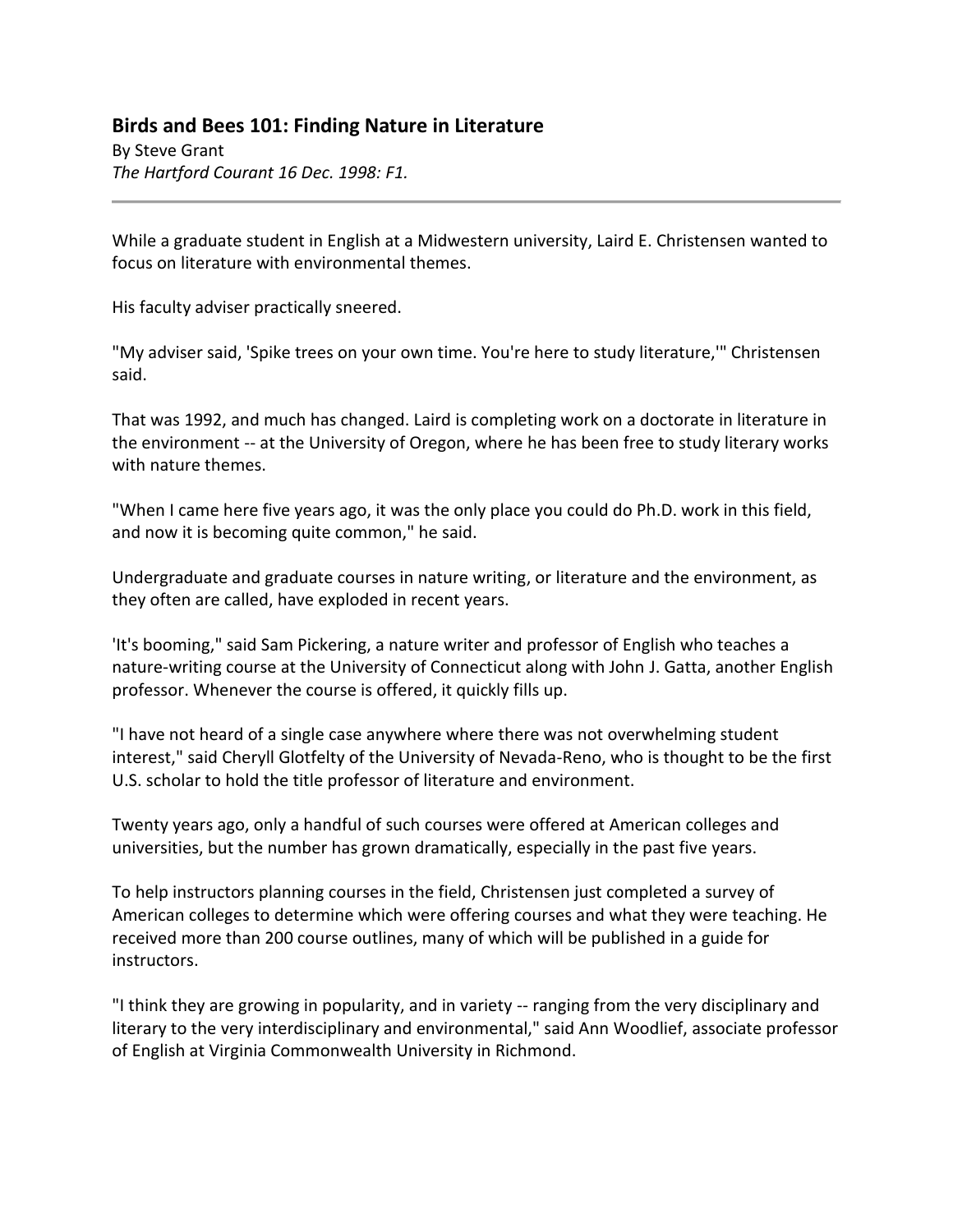Literature and environment courses are often offered through English departments but also are offered as part of environmental-studies programs.

At Yale, for example, freshmen in recent years have been able to take a seminar in nature writing. Added to the introductory course in the undergraduate environmental-studies program this year is a unit on literature and nature.

Linda H. Peterson, professor of English and chairwoman of the English department at Yale, said students have shown increasing interest in the field, and graduate students have begun to submit doctoral dissertations looking at aspects of nature and literature.

At Trinity College, a number of courses over the years have explored nature and literature topics, and next semester the school will offer a course in the field called "The Enchanted Eye: Seeing the World through Poetry and Science," said Ronald R. Thomas, a professor of English.

The range of authors used is wide, and the texts taught include both fiction and non-fiction. But a few authors appear over and over in the course outlines, among them Henry David Thoreau, author of the classic "Walden"; Aldo Leopold, author of "A Sand County Almanac"; and Annie Dillard, a Wesleyan University faculty member who wrote "Pilgrim at Tinker Creek."

The poet Robert Frost, whose literature is grounded in the New England landscape, is often assigned, as is Rachel Carson, whose book "The Sea Around Us" was a gracefully written exposition of all that was known about the ocean environment in her time.

However, "I think everybody would agree that Henry Thoreau's 'Walden' is the text you have to read," Glotfelty said.

There are a number of theories why the subject is booming.

John Elder, professor of English and environmental studies at Middlebury College in Middlebury, Vt., one of the first scholars in the field and a major figure in its development, said one reason is that the writing is often a joy to read. From Thoreau's time in the 19th century through today, a series of writers established what is considered the American nature-writing tradition.

"That tradition of literature is very strong-voiced and gripping," Elder said. "People love it."

While "Walden" may not be an exciting book for some college-age readers, many of the other texts used are, including several titles by Edward Abbey, who wrote of western U. S. environmental issues with passion and style.

The field also lets students bridge science and the humanities, which Elder believes is part of the attraction. "You can feel the wholeness of your education and your culture. Students are hungry for that. We want something that ties together our whole experience."